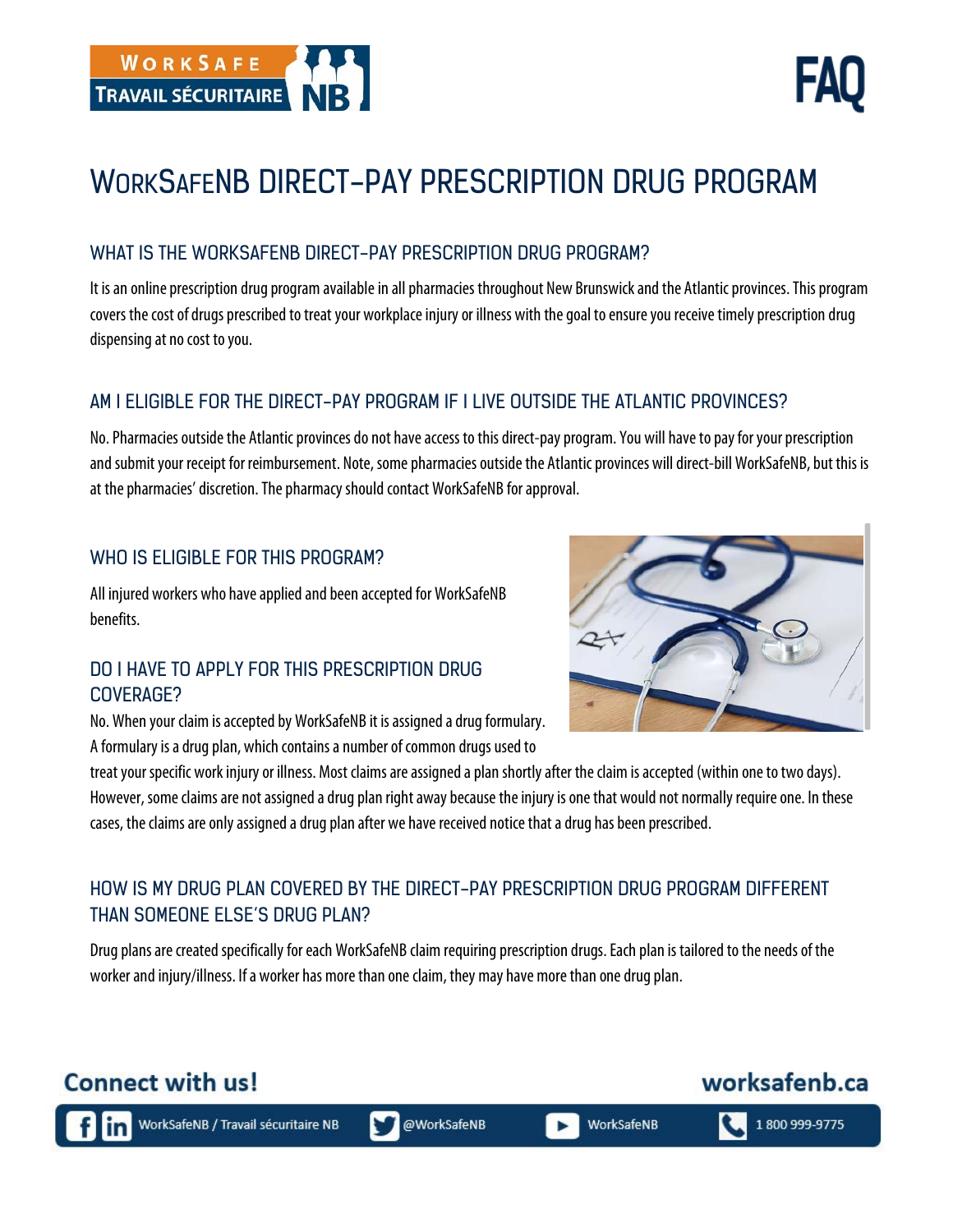#### HOW WILL I KNOW IF A DRUG PLAN HAS BEEN SET UP FOR MY CLAIM?

Once WorkSafeNB accepts your claim, you can take your prescription to your pharmacy. Let the pharmacist know it is for a WorkSafeNB injury claim. You will be asked to provide your full name, claim number and date of birth. The pharmacist will transmit this information along with the prescription details for online approval. If approved, the pharmacist will provide your drugs at no cost to you.

You may also contact WorkSafeNB directly (1 800 999-9775) to see if a drug plan has been set up for your claim.

### WHAT IF MY CLAIM HAS BEEN ACCEPTED BUT MY PRESCRIPTION WILL NOT GO THROUGH AT THE PHARMACY?

## **Reasons why your prescription may not go through:**

- Your name, date of birth or claim number does not match the information available on the system.
- The prescribed drug is not in the drug plan assigned to your specific injury/illness. This does not mean it will not be approved, but WorkSafeNB may need additional information from your health care provider as to how this drug relates to your work injury or illness.
- Your claim may not have been assigned a drug plan yet.

If you are at the pharmacy when this occurs you should ask the pharmacy to contact WorkSafeNB directly **(1 800 999-9775)** and ask to speak to the person handling your claim for drugs.WorkSafeNB will try to correct the issue over the telephone, if possible.

In all of the above situations you have the option to pay for your prescription and submit your receipt to WorkSafeNB for review to determine if drug is eligible for reimbursement.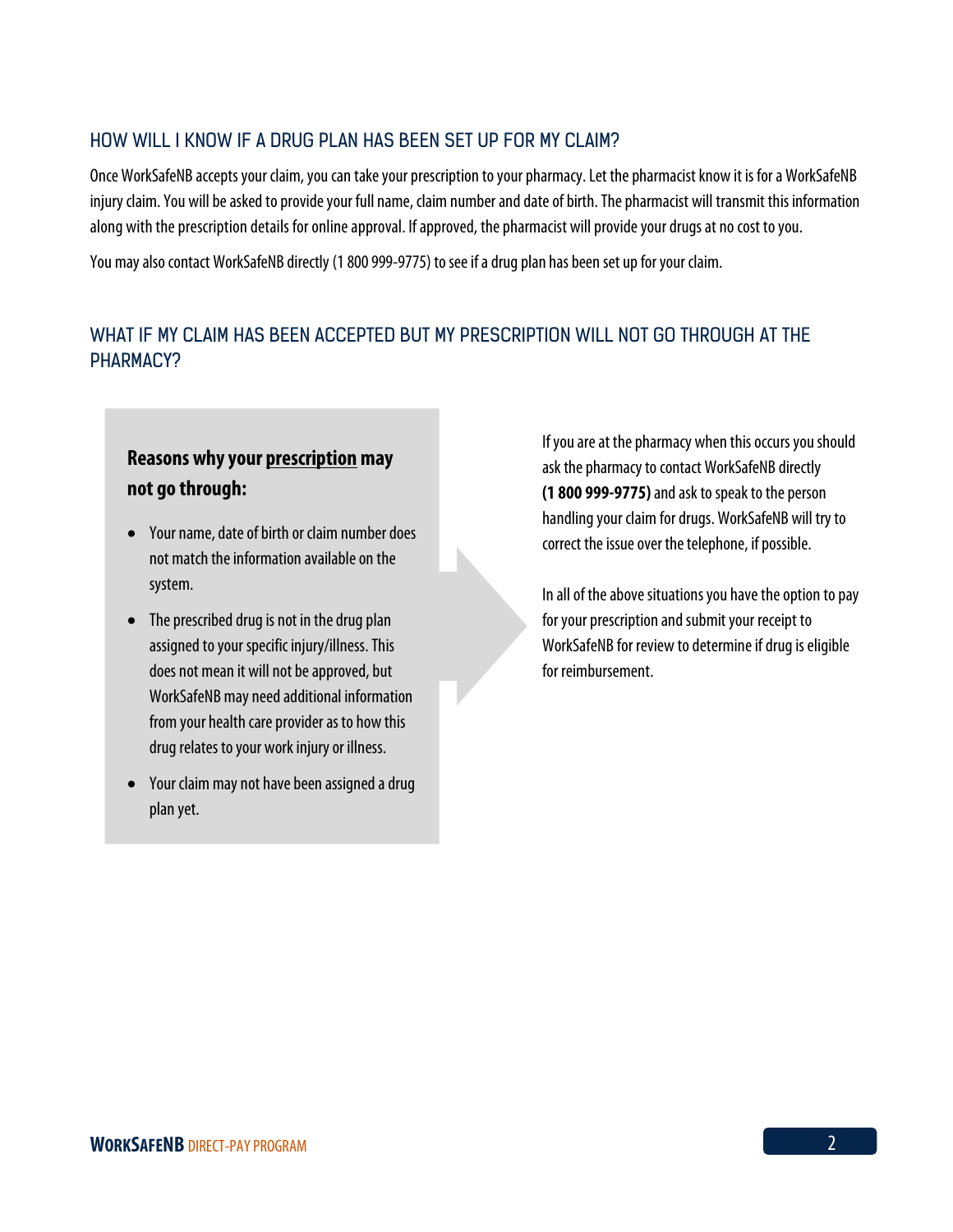## WHAT IF I HAVE BEEN GETTING MY PRESCRIPTION THROUGH THE DIRECT-PAY PROGRAM BUT WHEN I GO TO PICK UP MY REFILL, IT DOESN'T GO THROUGH?

#### **Reasons why your refillmay not go through:**

- You went too early to pick up your refill.
- Your eligibility under your WorkSafeNB plan has expired.
- Your doctor has changed the dosage or quantity of the previously approved prescription.
- l • You have no more refills and you need to see your health care provider for a new prescription. In this situation your WorkSafeNB plan may still be in effect but a new prescription is needed. Your pharmacist will let you know if you have no more refills.

If you are at the pharmacy when this occurs you should ask the pharmacy to contact WorkSafeNB directly**(1 800 999-9775)**and ask to speak to the person handling your claim for drugs. WorkSafeNB will try to correct the issue over the telephone, if possible.

### WHY DID I GET A CHEQUE FROM MEDAVIE BLUE CROSS?

Medavie Blue Cross provides the service for our online direct-pay prescription drug program. When WorkSafeNB reimburses you for a drug that you have paid for, the payment/cheque is issued by Medavie Blue Cross on WorkSafeNB's behalf.

## AM I STILL ELIGIBLE FOR WORKSAFENB DIRECT-PAY DRUG PLAN IF I ALREADY HAVE A DRUG PLAN WITH ANOTHER INSURER?

Yes. The WorkSafeNB plan covers only those drugs specifically prescribed and identified for your injury. Any other drugs you take, (not related to your injury), should continue to be funded as they were before, by you or your other insurance coverage.

It is important that the drugs prescribed and approved for your injury are put through your WorkSafeNB plan. This helps WorkSafeNB track your treatment and prevent issues with drug coverage for your injury later on, if you need it.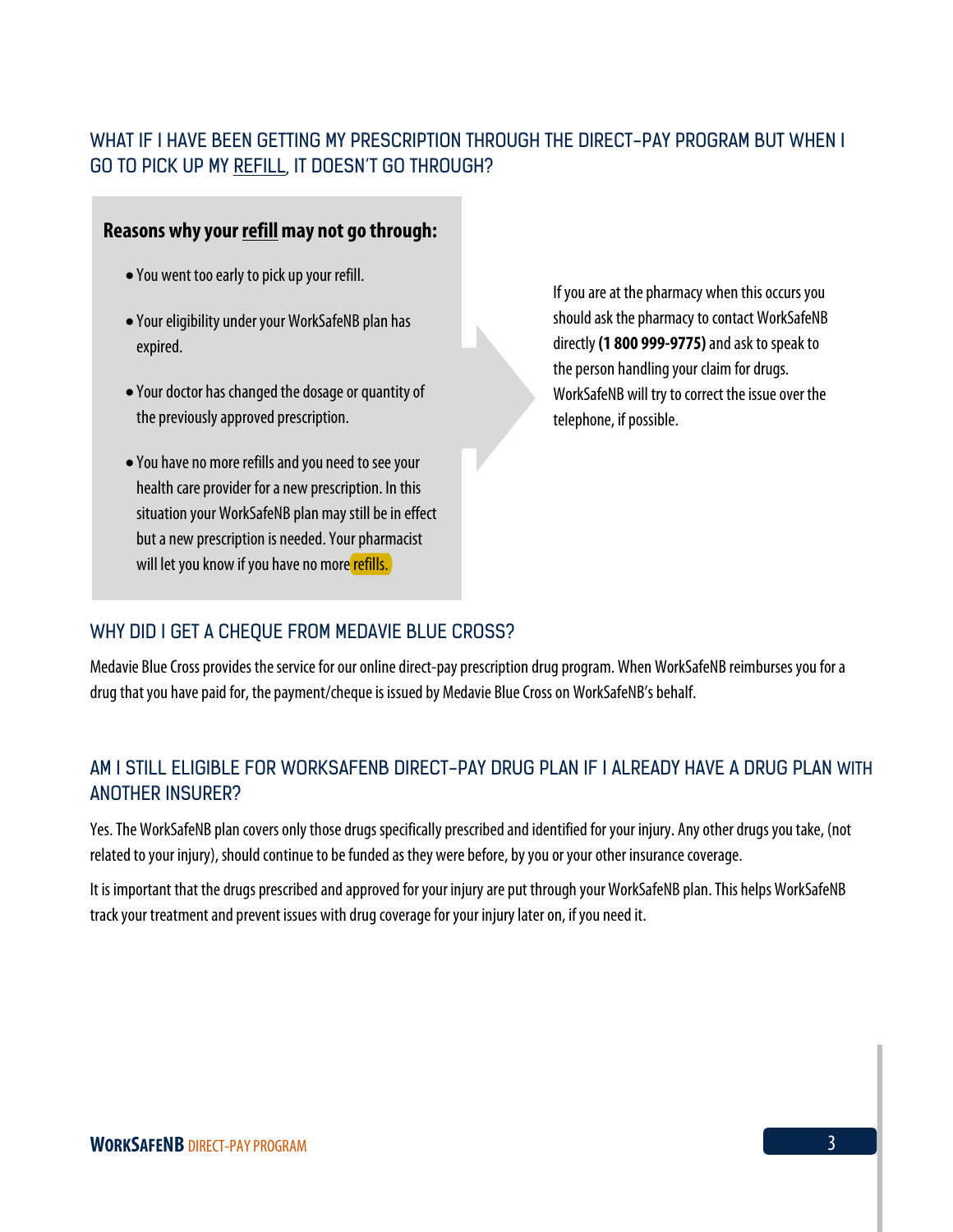#### ARE ALL DRUGS COVERED BY MY PI AN?

No. Only drugs prescribed to treat your injury/illness are covered. Also, some medications that your doctor prescribes for your injury may not be part of your drug plan and may require special authorization. This is usually due to the nature of the medication or because the medication is not usually required for the type of injury or illness. These are reviewed and approved on a case-by-case basis.



## HOW WILL THE PHARMACY KNOW TO APPLY THE DRUGS TO MY WORKSAFENB DRUG PLAN AND NOT ANOTHER PLAN I MAY HAVE?

After receiving (a) prescription(s) for your workplace injury or illness, take it to your pharmacy.Let the pharmacy know the prescription is for a workplace claim. You will need to provide them with your full name, birth date and WorkSafeNB claim number. They will validate this information on their system and, if the drug is approved for the work-related condition, it will go through and the pharmacist will provide the drug to you at no cost.

### IS THE COST OF A BRAND NAME DRUG COVERED IF A GENERIC PRODUCT EXITS?

No. When generic products are available for a brand name drug, the plan will only reimburse pharmacies for the generic product. If you choose to receive a brand name product when a generic product exists, you are responsible for paying the price difference.

### WHAT DO I NEED TO DO TO GET THE BRAND NAME DRUG COVERED?

WorkSafeNB will consider a request for reimbursement of brand name drugs when there is a medical reason to support it. Requests may be made by having your health care provider submit a letter or a report providing the reason why you cannot take the generic drug.

Your health care provider will also need to indicate "no substitutes" on your prescription.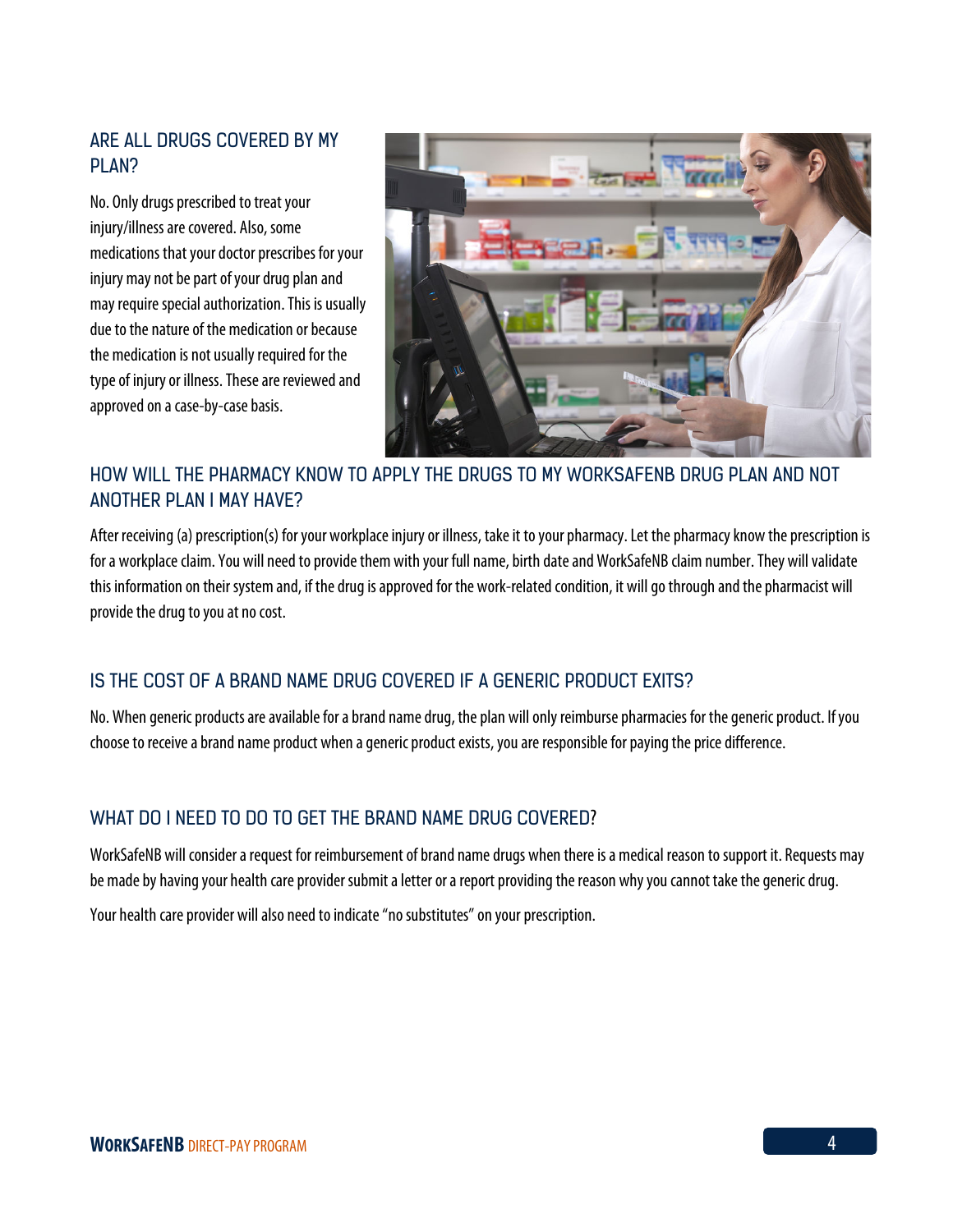## DOES THE DIRECT-PAY PROGRAM INCLUDE OVER-THE-COUNTER DRUGS THAT HAVE BEEN PRESCRIBED BY MY HEAI TH CARE PROVIDER?

Yes. If the over-the-counter drug has been prescribed and falls within the drug plan assigned to your claim, it should go through the directpay program at the pharmacy.

#### WHAT DO I DO WHEN THE DRUG PRESCRIBED FOR MY INJURY IS NOT COVERED IN MY DRUG PLAN?

You can choose to pay for your prescription and submit your receipt to WorkSafeNB to be reviewed for eligibility and reimbursement. WorkSafeNB may determine more information is needed from your health care provider to approvethe drug. If the drug is approved, it will be added to your plan as a special authorization and future refills will go through the direct-pay program.

**NOTE for SPECIAL AUTHORIZATIONS ONLY:** any change toa prescription (either in quantity or dosage) of a special authorization drug, will not go through the direct-pay program at the pharmacy. Example: your dosage was changed from 150 mg to 200 mg for the same drug. WorkSafeNB must be advised of any changes to a prescription that has been set up under a special authorization. If you are not sure, contact WorkSafeNB.

#### WILL LBE NOTIFIED IF MY DRUG IS NOT COVERED?

Yes. WorkSafeNB will send you aletter to advise you if yourdrug is not covered by the direct-pay prescription drug program.

### CAN I APPEAL IF COVERAGE OF MY PRESCRIPTION DRUG IS DENIED?

Yes. If you disagree with the decision you have the right to appeal, as long as the request is made within one year of receiving the decision from WorkSafeNB. Your appeal should be sent directly to the Workers' Compensation Appeals Tribunal: P.O. Box 5001, 3700 Westfield Rd., Saint John N.B., E2L 4Y9. Telephone 1 844 738-6444.

You may also contact WorkSafeNB's Issues Resolution Office (IRO) to review the decision. You can contact the IRO by phone, toll-free (1 800 999-9775) and ask to speak to the Issues Resolution Office or call direct 506 738-4317. You can also send your request in writing to WorkSafeNB, **Attn: Issues Resolution Office**, P.O. Box 160, Saint John N.B., E2L 3X9.

## WHY DOES THE PHARMACY CHARGE ME A FEE EVEN WHEN MY DRUGS GO THROUGH THE DIRECT-PAY PROGRAM AT THE PHARMACY?

You should not be charged any fees if your drugs have been approved and go through the direct-pay program at the pharmacy. If this happens, ask the pharmacy to confirm they have put it through your WorkSafeNB plan and not another plan you may have. There should be no extra charge to you when it goes through the direct-pay program. Any additional fees should be reported to WorkSafeNB right away.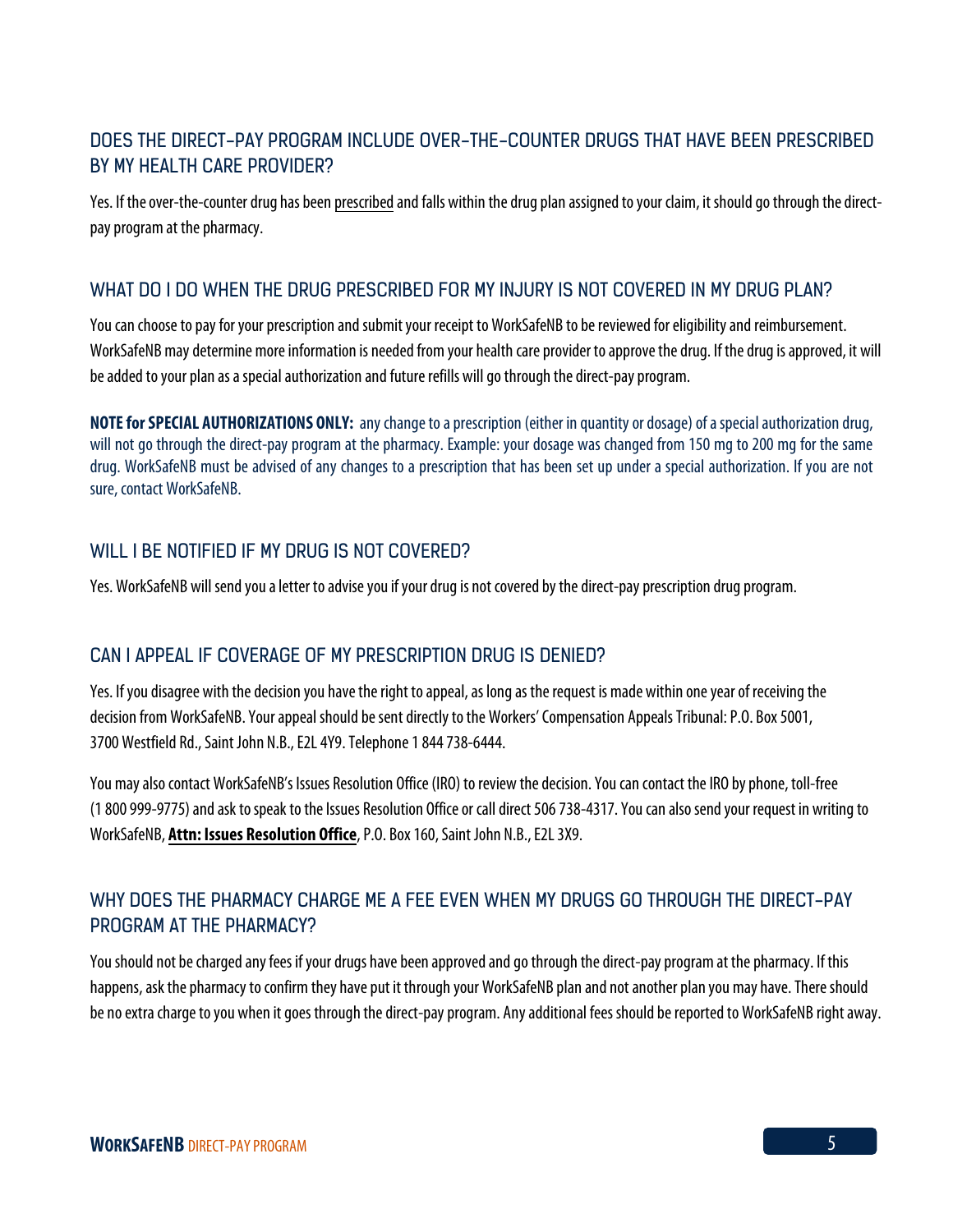## WHEN I PAY FOR MY DRUGS, HOW LONG DOES IT TAKE FOR WORKSAFENB TO REIMBURSE ME?

WorkSafeNB places a high priority on all reimbursements to workers. Once we have received your receipt(s), our goal is to process these payments as quickly as possible. Some reimbursements can take longer, depending on the circumstances or status of your claim. Drugs that require special authorization can also take longer because additional information may be needed from your health care provider to approve the drug.

## HOW LONG DOES IT TAKE FOR MY DRUGS TO BE APPROVED FOR THE DIRECT-PAY PRESCRIPTION DRUG PROGRAM AFTER THEY ARE DENIED AT THE PHARMACY?

This will depend on the reason your drug was denied. The range is 2-10 business days, depending on the circumstances. WorkSafeNB places a high priority in its drug review processand every effort is made to do this as quickly as possible. You can contact WorkSafeNB directly for an update on the status.

#### DOES MY WORKSAFENB DRUG PLAN EXPIRE?

Yes. When a drug plan is assigned to your claim it will have an eligibility start and end date, which means it can expire. Claims are reviewed before the end date to determine if an extension is needed.

For most claims the eligibility period is reviewed annually. Depending on the drug plan assigned to your claim, a review could be more or less frequent.

### WHAT HAPPENS IF MY PRESCRIPTION DOES NOT GO THROUGH AND I DO NOT HAVE ENOUGH MONEY TO PAY FOR IT?

WorkSafeNB has no authority over the pharmacy on the dispensing of drugs that are not paid for. Some pharmacies may dispense a small supply and charge you only for that amount, providing enough time for you to contact WorkSafeNB about your coverage. If you have paid for a small portion, submit your receipt to WorkSafeNB for review and possible reimbursement.

### WHAT DO I DO IF MY DRUGS HAVE BEEN LOST OR STOLEN?

Contact your pharmacy as soon as possible to let them know. You must also contact WorkSafeNB to let them know. The pharmacy will not be able to provide you a refill through the direct-pay program without WorkSafeNB's approval.